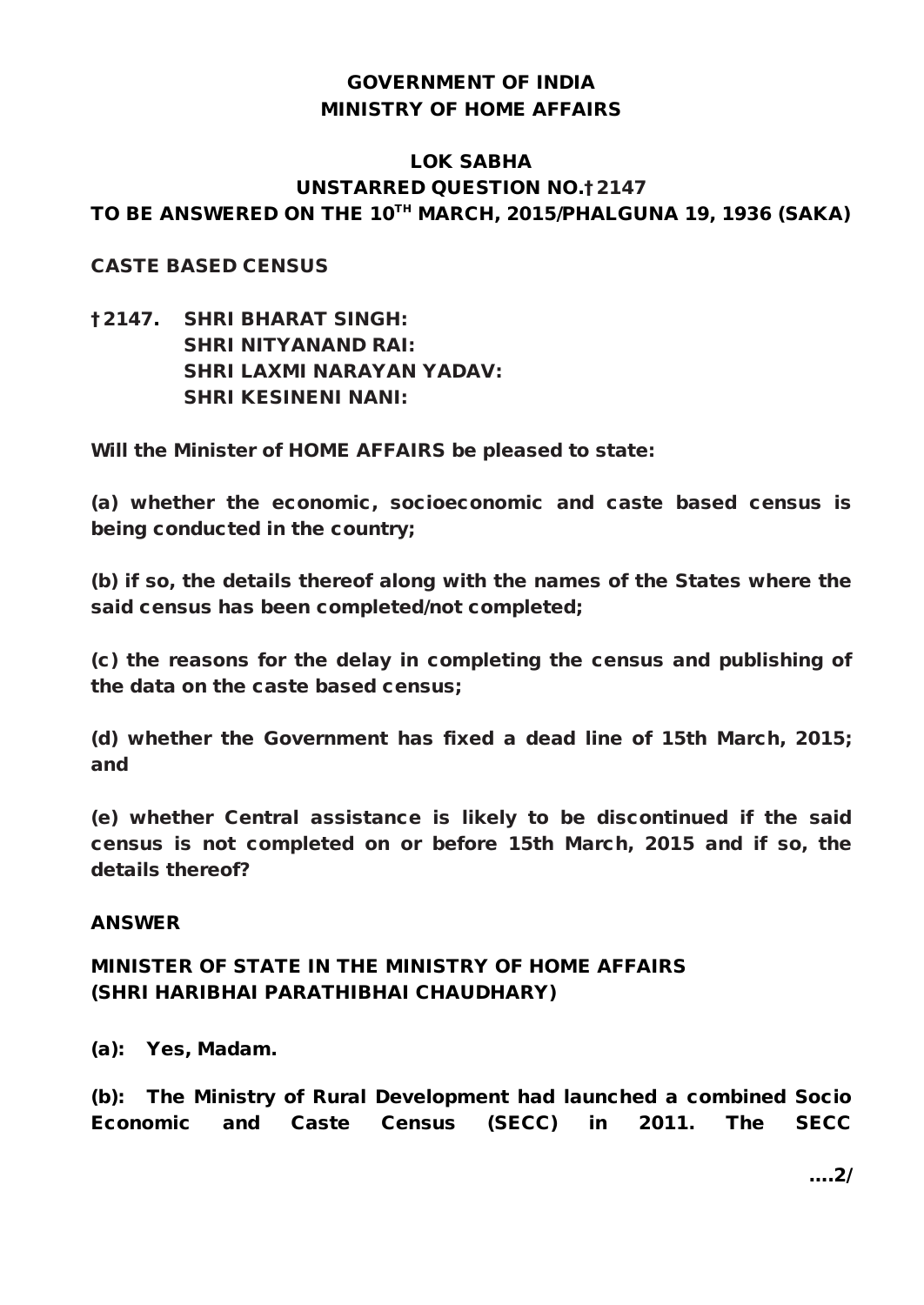#### L.S.US.Q.No. 2147 FOR 10.03.2015

2011 is being carried out by the respective State Governments and Union Territory Administrations with the financial and technical support from Government of India. The Ministry of Rural Development and Ministry of Housing and Urban Poverty Alleviation are the nodal Ministries in the Government of India. The Office of the Registrar General and Census Commissioner, India has given technical support. Status of SECC 2011 as on 2nd March, 2015 is given as Annexure.

(c): The delay in timely completion of the Socio Economic and Caste Census is mainly due to the following factors:-

- (i) Technical and operational problems.
- (ii) Manpower problems.
- (iii) Assembly and Parliament elections.

(d) & (e): No, Madam.

\*\*\*\*\*